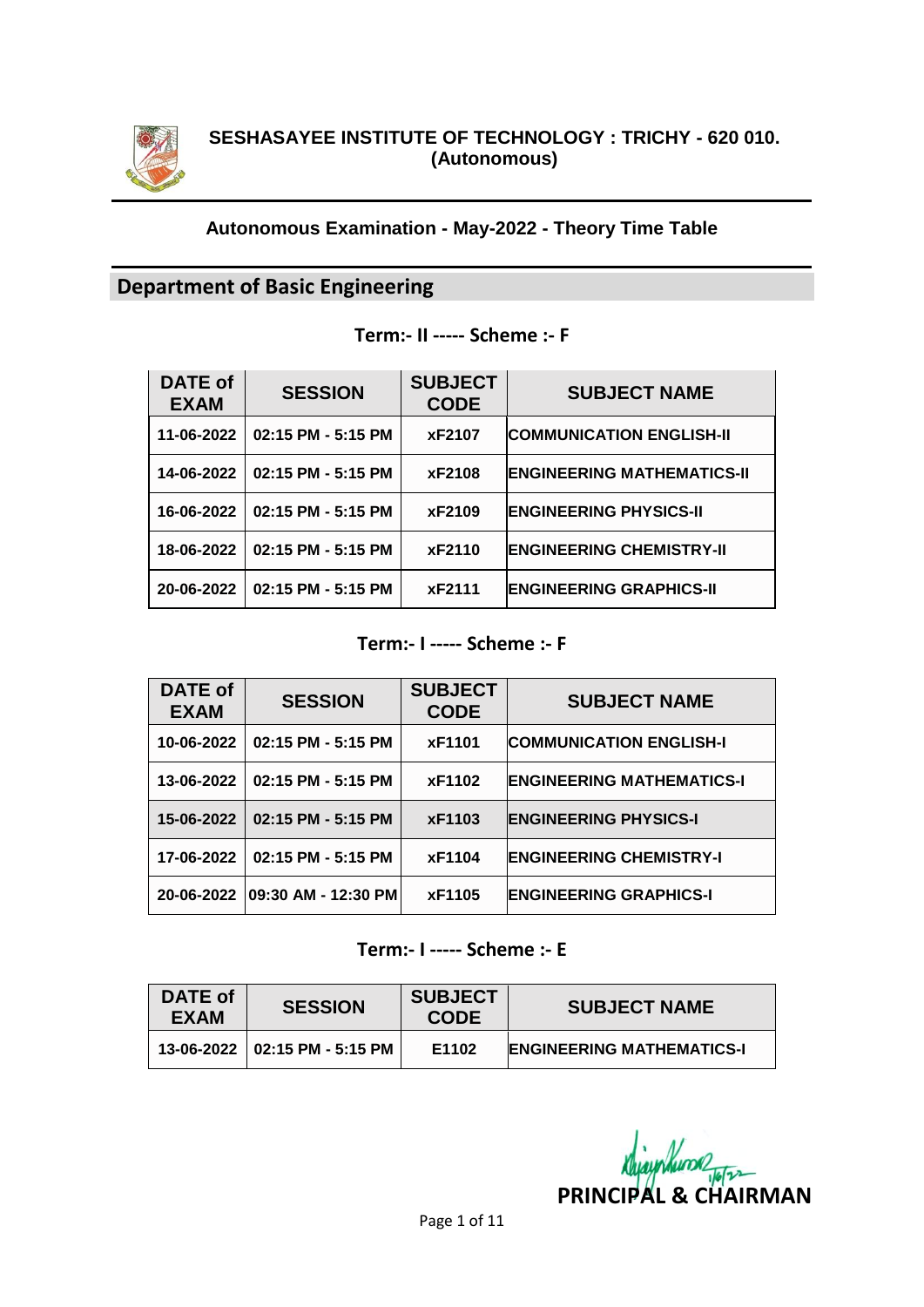#### **Term:- II ----- Scheme :- D**

| DATE of<br><b>EXAM</b> | <b>SESSION</b>                  | <b>SUBJECT</b><br><b>CODE</b> | <b>SUBJECT NAME</b>    |
|------------------------|---------------------------------|-------------------------------|------------------------|
|                        | 14-06-2022   02:15 PM - 5:15 PM | xD2111                        | <b>IMATHEMATICS-IV</b> |

# **Term:- II ----- Scheme :- C**

| <b>DATE of</b><br><b>EXAM</b> | <b>SESSION</b>                | <b>SUBJECT</b><br><b>CODE</b> | <b>SUBJECT NAME</b>    |
|-------------------------------|-------------------------------|-------------------------------|------------------------|
|                               | 14-06-2022 02:15 PM - 5:15 PM | C <sub>2108</sub>             | <b>IMATHEMATICS-II</b> |

# **Term:- I ----- Scheme :- C**

| DATE of<br><b>EXAM</b> | <b>SESSION</b>                  | <b>SUBJECT</b><br><b>CODE</b> | <b>SUBJECT NAME</b>   |
|------------------------|---------------------------------|-------------------------------|-----------------------|
|                        | 13-06-2022   02:15 PM - 5:15 PM | C <sub>1102</sub>             | <b>IMATHEMATICS-I</b> |

## **Term:- I ----- Scheme :- D**

| DATE of<br><b>EXAM</b> | <b>SESSION</b>       | <b>SUBJECT</b><br><b>CODE</b> | <b>SUBJECT NAME</b>   |
|------------------------|----------------------|-------------------------------|-----------------------|
| 13-06-2022             | $02:15$ PM - 5:15 PM | 5D1102                        | <b>MATHEMATICS-I</b>  |
| 14-06-2022             | $02:15$ PM - 5:15 PM | 5D1103                        | <b>MATHEMATICS-II</b> |

#### **Term:- II ----- Scheme :- D**

| DATE of<br><b>EXAM</b> | <b>SESSION</b>                  | <b>SUBJECT</b><br><b>CODE</b> | <b>SUBJECT NAME</b>            |
|------------------------|---------------------------------|-------------------------------|--------------------------------|
|                        | 18-06-2022   02:15 PM - 5:15 PM | 5D2113                        | <b>CHEMISTRY-II</b>            |
| $20 - 06 - 2022$       | $02:15$ PM - 5:15 PM            | 1D2202                        | <b>ENGINEERING GRAPHICS-II</b> |

**PRINCIPAL & CHAIRMAN**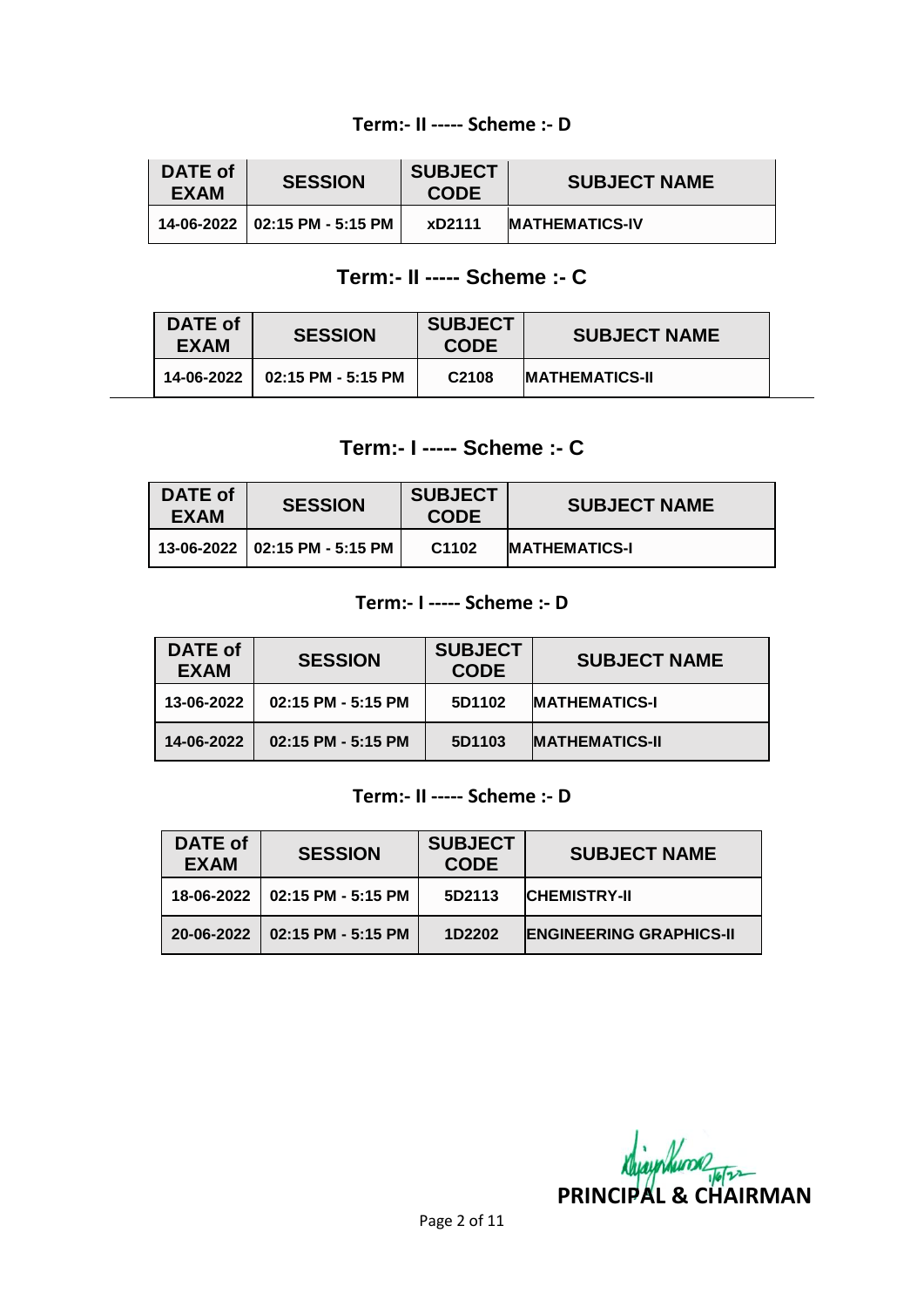

# **Department : Department of Civil Engineering**

#### **Term:- VI ---- Scheme :- E**

| DATE of<br><b>EXAM</b> | <b>SESSION</b>      | <b>SUBJECT</b><br><b>CODE</b> | <b>SUBJECT NAME</b>                                      |
|------------------------|---------------------|-------------------------------|----------------------------------------------------------|
| 10-06-2022             | 09:30 AM - 12:30 PM | 1E6311                        | <b>PROJECT ENGINEERING</b><br><b>MANAGEMENT WITH MIS</b> |
| 13-06-2022             | 09:30 AM - 12:30 PM | 1E6312                        | <b>ESTIMATING AND COSTING-II</b>                         |
| 15-06-2022             | 09:30 AM - 12:30 PM | 1E6313                        | <b>ELECTIVE THEORY-II</b>                                |

#### **Term:- IV ---- Scheme :- F**

| <b>DATE of</b><br><b>EXAM</b> | <b>SESSION</b>      | <b>SUBJECT</b><br><b>CODE</b> | <b>SUBJECT NAME</b>               |
|-------------------------------|---------------------|-------------------------------|-----------------------------------|
| 11-06-2022                    | 09:30 AM - 12:30 PM | 1F4301                        | <b>THEORY OF STRUCTURES</b>       |
| 14-06-2022                    | 09:30 AM - 12:30 PM | 1F4207                        | <b>HYDRAULICS</b>                 |
| 16-06-2022                    | 09:30 AM - 12:30 PM | 1F4302                        | <b>TRANSPORTATION ENGINEERING</b> |
| 21-06-2022                    | 09:30 AM - 12:30 PM | 1F0006                        | UNIVERSAL HUMAN VALUES            |

### **Term:- III ---- Scheme :- F**

| DATE of<br>EXAM | <b>SESSION</b>       | <b>SUBJECT</b><br><b>CODE</b> | <b>SUBJECT NAME</b>         |
|-----------------|----------------------|-------------------------------|-----------------------------|
| 21-06-2022      | $02:15$ PM - 5:15 PM | 1F3201                        | <b>IMECHANICS OF SOLIDS</b> |

**PRINCIPAL & CHAIRMAN**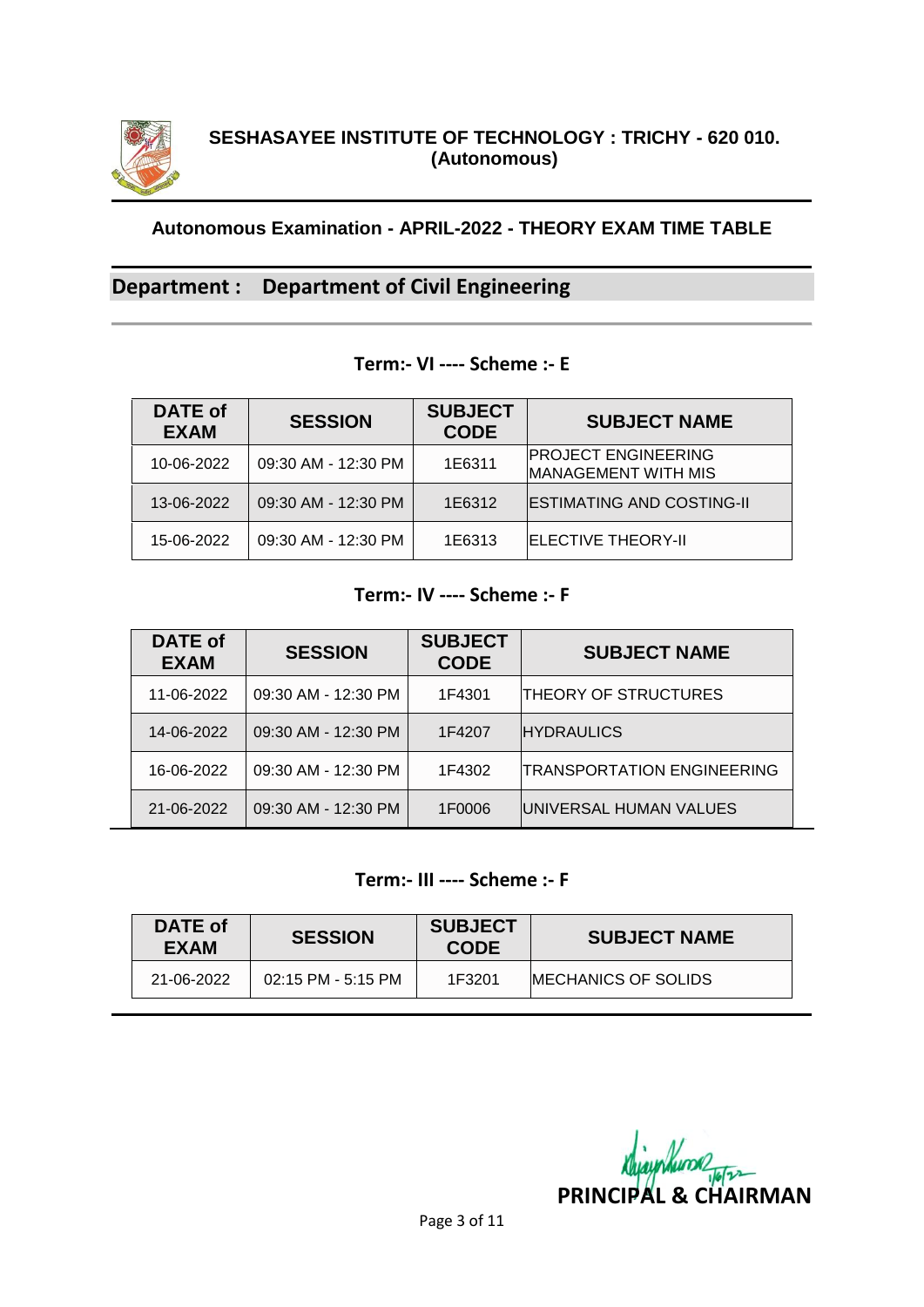

# **Department : Department of Electrical and Electronics Engineering**

| <b>DATE of</b><br><b>EXAM</b> | <b>SESSION</b>      | <b>SUBJECT</b><br><b>CODE</b> | <b>SUBJECT NAME</b>                                             |
|-------------------------------|---------------------|-------------------------------|-----------------------------------------------------------------|
| 10-06-2022                    | 09:30 AM - 12:30 PM | 2E6310                        | <b>IPOWER SYSTEM - II</b>                                       |
| 13-06-2022                    | 09:30 AM - 12:30 PM | 2E6311                        | <b>POWER ELECTRONICS</b>                                        |
| 15-06-2022                    | 09:30 AM - 12:30 PM | 2E6312                        | <b>RENEWABLE ENERGY SOURCES &amp;</b><br><b>ENERGY AUDITING</b> |
| 17-06-2022                    | 09:30 AM - 12:30 PM | 2E6406.1                      | <b>PROGRAMMABLE LOGIC</b><br><b>CONTROLLER</b>                  |

### **Term:- VI ---- Scheme :- E**

#### **Term:- IV ---- Scheme :- F**

| <b>DATE of</b><br><b>EXAM</b> | <b>SESSION</b>      | <b>SUBJECT</b><br><b>CODE</b> | <b>SUBJECT NAME</b>                                |
|-------------------------------|---------------------|-------------------------------|----------------------------------------------------|
| 11-06-2022                    | 09:30 AM - 12:30 PM | 2F4301                        | <b>ELECTRICAL MACHINES II</b>                      |
| 14-06-2022                    | 09:30 AM - 12:30 PM | 2F4302                        | IANALOG & DIGITAL ELECTRONICS                      |
| 16-06-2022                    | 09:30 AM - 12:30 PM | 2F4303                        | <b>ENERGY CONSERVATION AND</b><br>IAUDIT           |
| 18-06-2022                    | 09:30 AM - 12:30 PM | 2F4401                        | <b>E VEHICLE TECHNOLOGY &amp;</b><br><b>POLICY</b> |
| 21-06-2022                    | 09:30 AM - 12:30 PM | 2F0006                        | IUNIVERSAL HUMAN VALUES                            |

### **Term:- III ---- Scheme :- F**

| <b>DATE of</b><br>EXAM | <b>SESSION</b>     | <b>SUBJECT</b><br><b>CODE</b> | <b>SUBJECT NAME</b>                                  |
|------------------------|--------------------|-------------------------------|------------------------------------------------------|
| 21-06-2022             | 02:15 PM - 5:15 PM | 2F3201                        | <b>ELECTRICAL CIRCUIT THEORY</b>                     |
| 22-06-2022             | 02:15 PM - 5:15 PM | 2F3202                        | <b>ELECTRICAL MACHINES I</b>                         |
| 23-06-2022             | 02:15 PM - 5:15 PM | 2F3203                        | ELECTRONIC DEVICES & CIRCUITS                        |
| 24-06-2022             | 02:15 PM - 5:15 PM | 2F3204                        | <b>MEASUREMENTS &amp;</b><br><b>IINSTRUMENTATION</b> |

**PRINCIPAL & CHAIRMAN** 

Nurmhum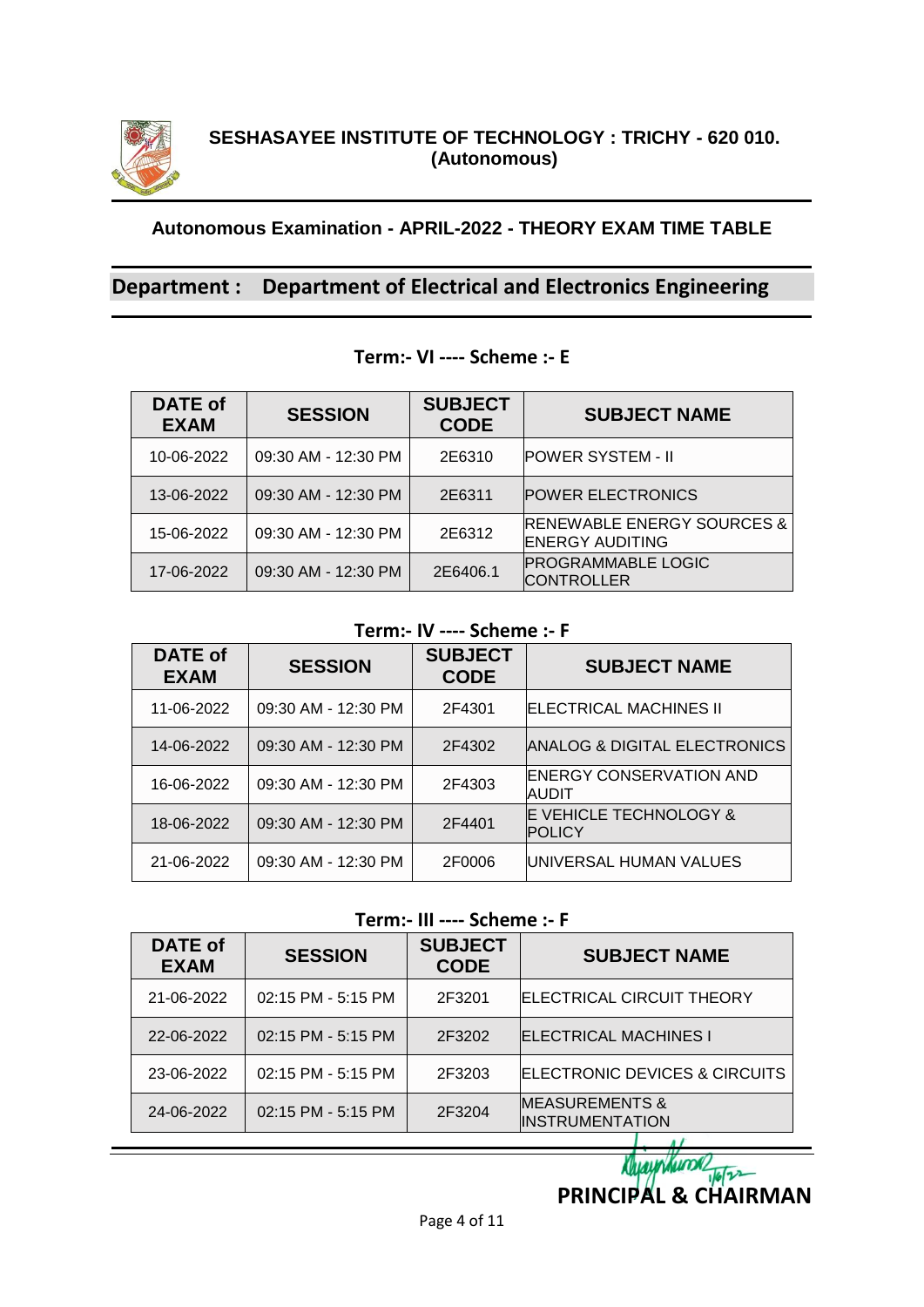

# **SESHASAYEE INSTITUTE OF TECHNOLOGY : TRICHY - 620 010. (Autonomous)**

# **Autonomous Examination - APRIL-2022 - THEORY EXAM TIME TABLE**

# **Department : Department of Mechanical Engineering**

| Term:- VI ---- Scheme :- E    |                     |                               |                                                          |  |
|-------------------------------|---------------------|-------------------------------|----------------------------------------------------------|--|
| <b>DATE of</b><br><b>EXAM</b> | <b>SESSION</b>      | <b>SUBJECT</b><br><b>CODE</b> | <b>SUBJECT NAME</b>                                      |  |
| 10-06-2022                    | 09:30 AM - 12:30 PM | 3E 6309                       | <b>INDUSTRIAL ENGG. AND</b><br><b>IMANAGEMENT</b>        |  |
| 13-06-2022                    | 09:30 AM - 12:30 PM | 3E 6310                       | <b>COMPUTER AIDED DESIGN AND</b><br><b>MANUFACTURING</b> |  |
| 15-06-2022                    | 09:30 AM - 12:30 PM | 3E 6311                       | <b>ELECTIVE THEORY-II</b>                                |  |

#### **Term:- V ---- Scheme :- E**

| <b>DATE of</b><br><b>EXAM</b> | <b>SESSION</b>      | <b>SUBJECT</b><br><b>CODE</b> | <b>SUBJECT NAME</b>                |
|-------------------------------|---------------------|-------------------------------|------------------------------------|
| 21-06-2022                    | 09:30 AM - 12:30 PM | 3E 5303                       | <b>IDESIGN OF MACHINE ELEMENTS</b> |
| 22-06-2022                    | 09:30 AM - 12:30 PM | 3E 5304                       | <b>AUTOMOBILE ENGINEERING</b>      |
| 23-06-2022                    | 09:30 AM - 12:30 PM | 3E 5305                       | <b>IMECHATRONICS</b>               |
| 24-06-2022                    | 09:30 AM - 12:30 PM | 3E 5306                       | <b>IELECTIVE THEORY-I</b>          |

#### **Term:- IV ---- Scheme :- F**

| <b>DATE of</b><br><b>EXAM</b> | <b>SESSION</b>      | <b>SUBJECT</b><br><b>CODE</b> | <b>SUBJECT NAME</b>                         |
|-------------------------------|---------------------|-------------------------------|---------------------------------------------|
| 11-06-2022                    | 09:30 AM - 12:30 PM | 3F4206                        | <b>THERMAL ENGINEERING - I</b>              |
| 14-06-2022                    | 09:30 AM - 12:30 PM | 3F4207                        | <b>MANUFACTURING TECHNOLOGY II</b>          |
| 16-06-2022                    | 09:30 AM - 12:30 PM | 3F4301                        | <b>MEASUREMENTS AND</b><br><b>METROLOGY</b> |
| 18-06-2022                    | 09:30 AM - 12:30 PM | 3F4403                        | <b>E VEHICLE TECHNOLOGY POLICY</b>          |
| 21-06-2022                    | 09:30 AM - 12:30 PM | 3F0006                        | UNIVERSAL HUMAN VALUES                      |

nhum **PRINCIPAL & CHAIRMAN**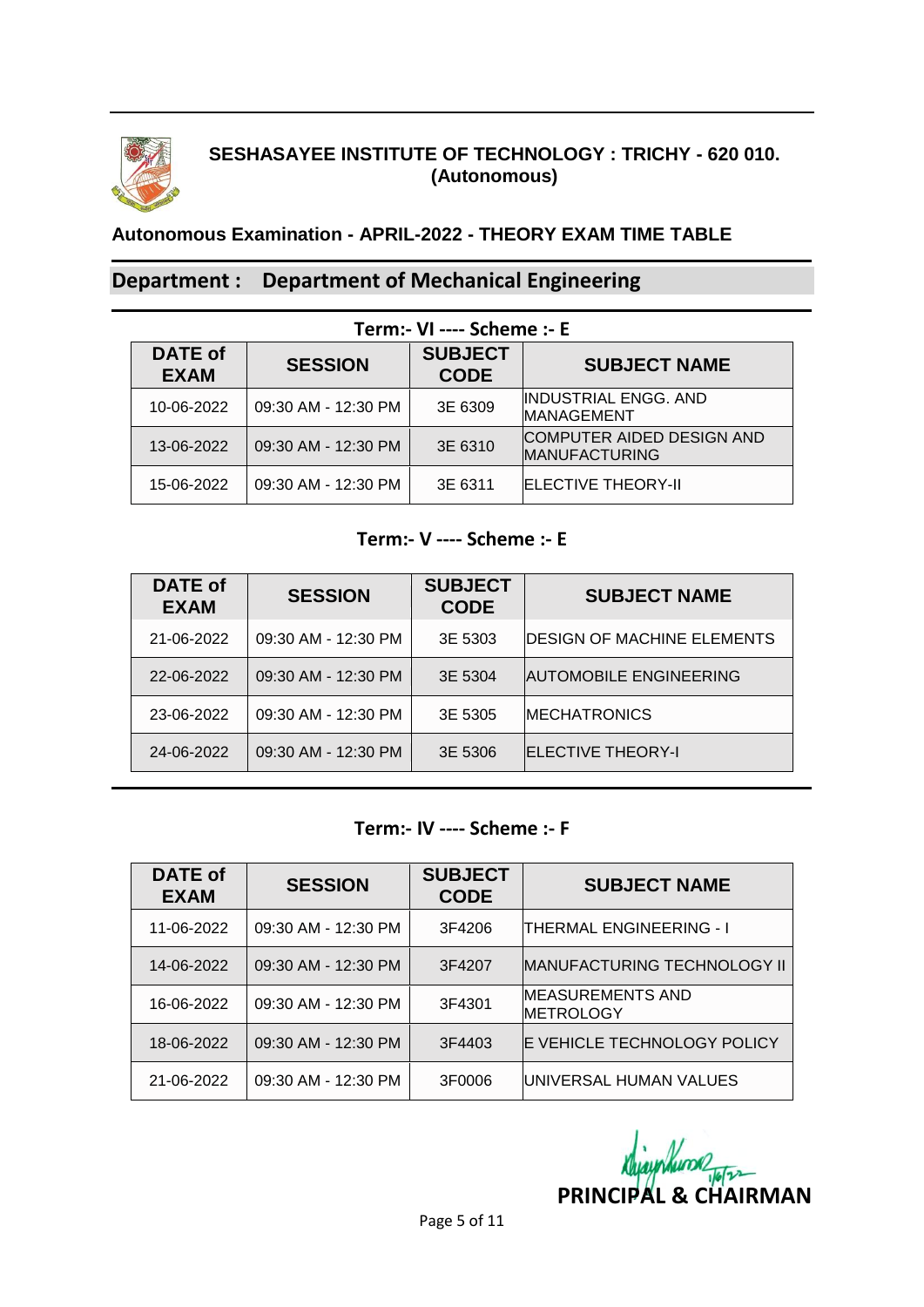# **Term:- IV ---- Scheme :- E**

| DATE of<br><b>EXAM</b> | <b>SESSION</b>      | <b>SUBJECT</b><br><b>CODE</b> | <b>SUBJECT NAME</b>                            |
|------------------------|---------------------|-------------------------------|------------------------------------------------|
| 11-06-2022             | 09:30 AM - 12:30 PM | 3E 4211                       | <b>HEAT POWER ENGINEERING</b>                  |
| 14-06-2022             | 09:30 AM - 12:30 PM | 3E 4212                       | <b>SPECIAL MACHINES</b>                        |
| 24-06-2022             | 02:15 PM - 5:15 PM  | 3E 4401                       | <b>ELECTRICAL DRIVES AND</b><br><b>CONTROL</b> |

# **Term:- III ---- Scheme :- F**

| <b>DATE of</b><br>EXAM | <b>SESSION</b>     | <b>SUBJECT</b><br><b>CODE</b> | <b>SUBJECT NAME</b>                              |
|------------------------|--------------------|-------------------------------|--------------------------------------------------|
| 21-06-2022             | 02:15 PM - 5:15 PM | 3F3201                        | <b>STRENGTH OF MATERIALS</b>                     |
| 22-06-2022             | 02:15 PM - 5:15 PM | 3F3202                        | <b>FLUID MECHANICS AND FLUID</b><br><b>POWER</b> |
| 23-06-2022             | 02:15 PM - 5:15 PM | 3F3203                        | MANUFACTURING TECHNOLOGY - I                     |
| 24-06-2022             | 02:15 PM - 5:15 PM | 3F3401                        | <b>ELECTRICAL DRIVES AND</b><br><b>CONTROL</b>   |

**PRINCIPAL & CHAIRMAN** 

-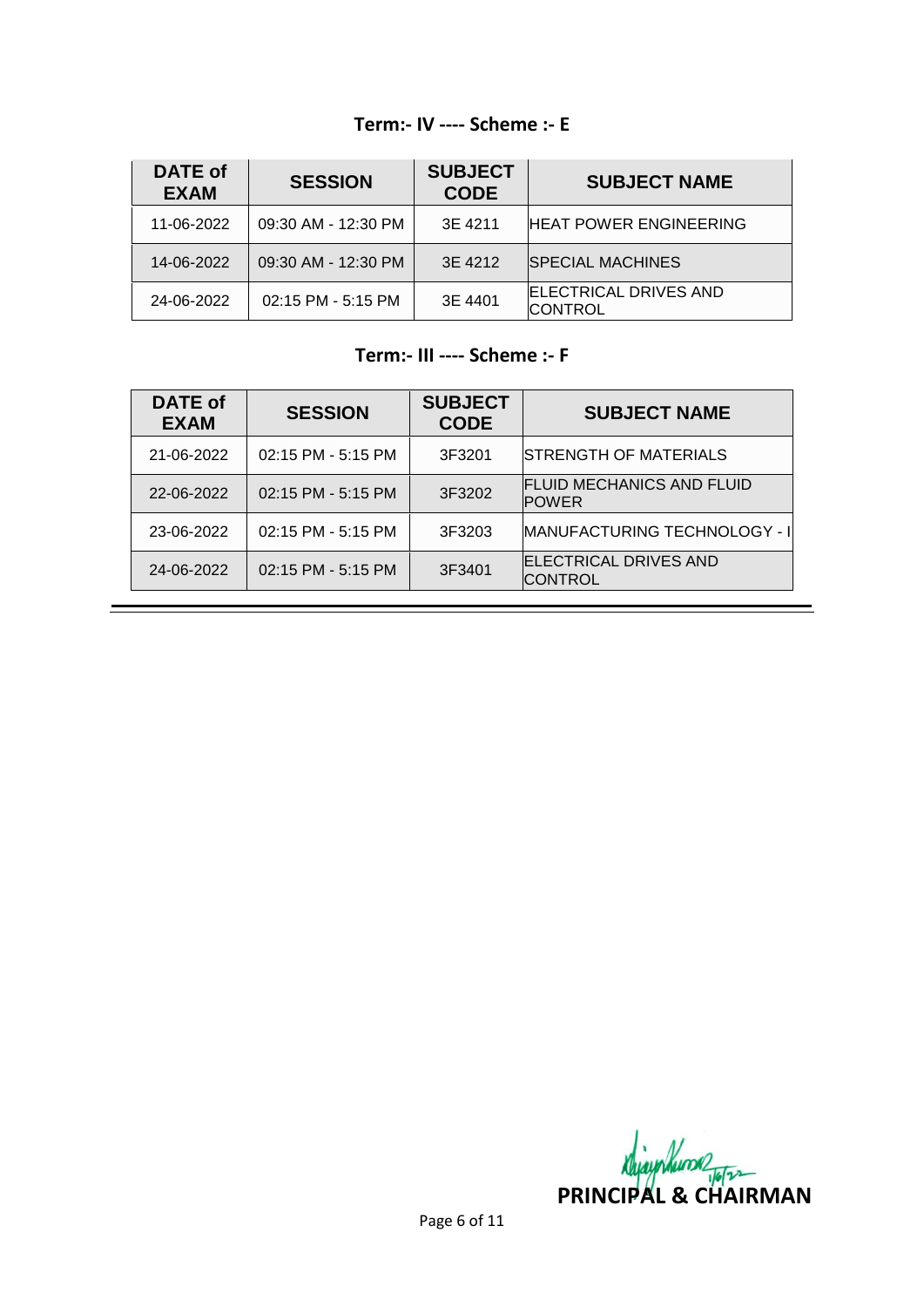

# **Department : Department of Computer Engineering**

#### **Term:- VI ---- Scheme :- E**

| <b>DATE of</b><br><b>EXAM</b> | <b>SESSION</b>      | <b>SUBJECT</b><br><b>CODE</b> | <b>SUBJECT NAME</b>                        |
|-------------------------------|---------------------|-------------------------------|--------------------------------------------|
| 10-06-2022                    | 09:30 AM - 12:30 PM | 4E6308                        | ICOMPUTER HARDWARE AND<br><b>SERVICING</b> |
| 13-06-2022                    | 09:30 AM - 12:30 PM | 4E6309                        | <b>MOBILE COMPUTING</b>                    |
| 15-06-2022                    | 09:30 AM - 12:30 PM | 4E6213                        | <b>SOFTWARE ENGINEERING</b>                |
| 17-06-2022                    | 09:30 AM - 12:30 PM | 4E6310.1                      | <b>CLOUD COMPUTING</b>                     |

### **Term:- IV ---- Scheme :- F**

| <b>DATE of</b><br><b>EXAM</b> | <b>SESSION</b>      | <b>SUBJECT</b><br><b>CODE</b> | <b>SUBJECT NAME</b>                                     |
|-------------------------------|---------------------|-------------------------------|---------------------------------------------------------|
| 11-06-2022                    | 09:30 AM - 12:30 PM | 4F4207                        | <b>DATA STRUCTURES</b>                                  |
| 14-06-2022                    | 09:30 AM - 12:30 PM | 4F4208                        | <b>WEB DESIGN AND PROGRAMMING</b>                       |
| 16-06-2022                    | 09:30 AM - 12:30 PM | 4F4302                        | <b>IOBJECT ORIENTED</b><br><b>PROGRAMMING WITH JAVA</b> |
| 18-06-2022                    | 09:30 AM - 12:30 PM | 4F4209                        | <b>RELATIONAL DATABASE</b><br><b>MANAGEMENT SYSTEM</b>  |
| 21-06-2022                    | 09:30 AM - 12:30 PM | 4F0007                        | <b>CONCURRENT CAREER</b><br><b>IDEVELOPMENT</b>         |

#### **Term:- III ---- Scheme :- F**

| DATE of<br><b>EXAM</b> | <b>SESSION</b>       | <b>SUBJECT</b><br><b>CODE</b> | <b>SUBJECT NAME</b>                                        |
|------------------------|----------------------|-------------------------------|------------------------------------------------------------|
| 21-06-2022             | $02:15$ PM - 5:15 PM | 4F3201                        | BASICS OF ELECTRICAL AND<br><b>ELECTRONICS ENGINEERING</b> |
| 22-06-2022             | $02:15$ PM - 5:15 PM | 4F3203                        | <b>IC PROGRAMMING</b>                                      |
|                        |                      |                               |                                                            |

Klyaynhund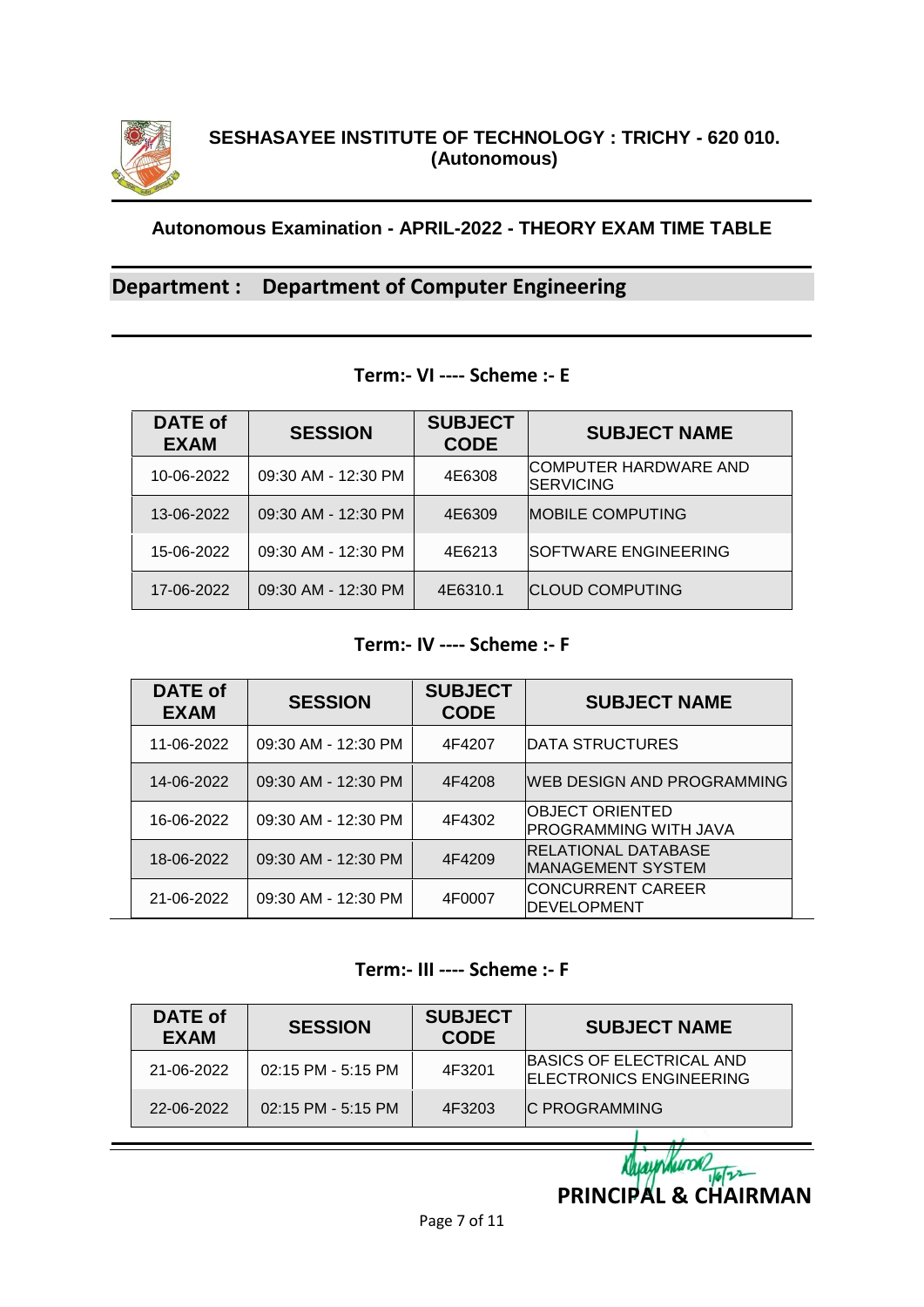

# **SESHASAYEE INSTITUTE OF TECHNOLOGY : TRICHY - 620 010. (Autonomous)**

#### **Autonomous Examination - APRIL-2022 - THEORY EXAM TIME TABLE**

### **Department : Department of Paper Technology**

### **Term:- VI ---- Scheme :- E**

| <b>DATE of</b><br><b>EXAM</b> | <b>SESSION</b>      | <b>SUBJECT</b><br><b>CODE</b> | <b>SUBJECT NAME</b>                                                       |
|-------------------------------|---------------------|-------------------------------|---------------------------------------------------------------------------|
| 10-06-2022                    | 09:30 AM - 12:30 PM | 5E 6305                       | <b>CHEMICAL RECOVERY</b>                                                  |
| 13-06-2022                    | 09:30 AM - 12:30 PM | 5E 6306                       | <b>PULP AND PAPER TECHNOLOGY-III</b>                                      |
| 15-06-2022                    | 09:30 AM - 12:30 PM | 5E 6307                       | <b>PROCESS EQUIPMENT DESIGN &amp;</b><br><b>ENVIRONMENTAL ENGINEERING</b> |

# **Term:- IV ---- Scheme :- F**

| DATE of<br><b>EXAM</b> | <b>SESSION</b>      | <b>SUBJECT</b><br><b>CODE</b> | <b>SUBJECT NAME</b>                              |
|------------------------|---------------------|-------------------------------|--------------------------------------------------|
| 21-06-2022             | 09:30 AM - 12:30 PM | 5F0007                        | <b>ICONCURRENT CAREER</b><br><b>IDEVELOPMENT</b> |

### **Term:- VI ---- Scheme :- D**

| DATE of EXAM | <b>SESSION</b>      | <b>SUBJECT</b><br><b>CODE</b> | <b>SUBJECT NAME</b>       |
|--------------|---------------------|-------------------------------|---------------------------|
| 10-06-2022   | 09:30 AM - 12:30 PM | 5D6305                        | <b>ICHEMICAL RECOVERY</b> |

*RhjayNume*<br>PRINCIPAL & CHAIRMAN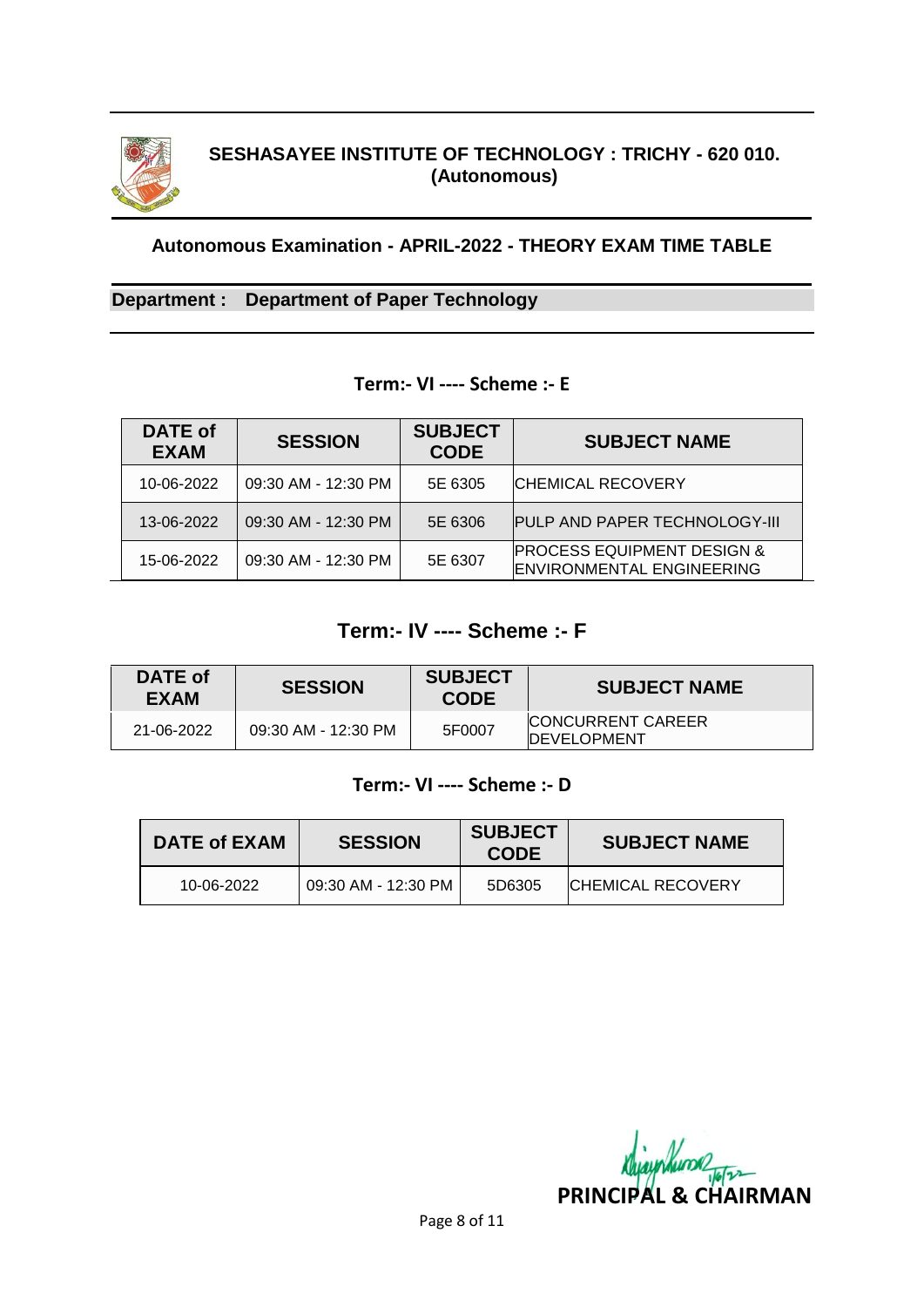

### **Department : Department of Instrumentation and Control Engineering**

| TCHII VI --- JUILIIL - L |                     |                               |                                    |
|--------------------------|---------------------|-------------------------------|------------------------------------|
| DATE of<br><b>EXAM</b>   | <b>SESSION</b>      | <b>SUBJECT</b><br><b>CODE</b> | <b>SUBJECT NAME</b>                |
| 10-06-2022               | 09:30 AM - 12:30 PM | 6E6213                        | <b>INDUSTRIAL AUTOMATION</b>       |
| 13-06-2022               | 09:30 AM - 12:30 PM | 6E6306                        | <b>INDUSTRIAL ELECTRONICS</b>      |
| 15-06-2022               | 09:30 AM - 12:30 PM | 6E6215.1                      | <b>BIO-MEDICAL INSTRUMENTATION</b> |

**Term:- VI ---- Scheme :- E**

## **Term:- IV ---- Scheme :- F**

| DATE of<br><b>EXAM</b> | <b>SESSION</b>      | <b>SUBJECT</b><br><b>CODE</b> | <b>SUBJECT NAME</b>                                       |
|------------------------|---------------------|-------------------------------|-----------------------------------------------------------|
| 11-06-2022             | 09:30 AM - 12:30 PM | 6F4206                        | INDUSTRIAL INSTRUMENTATION -1                             |
| 14-06-2022             | 09:30 AM - 12:30 PM | 6F4207                        | CONTROL SYSTEMS                                           |
| 16-06-2022             | 09:30 AM - 12:30 PM | 6F4303                        | <b>IMICROCONTROLLER &amp; ITS</b><br><b>IAPPLICATIONS</b> |
| 18-06-2022             | 09:30 AM - 12:30 PM | 6F4401                        | <b>E-VEHICLE TECHNOLOGY &amp; ITS</b><br><b>POLICY</b>    |
| 21-06-2022             | 09:30 AM - 12:30 PM | 6F0007                        | <b>CONCURRENT CAREER</b><br><b>IDEVELOPMENT</b>           |

### **Term:- V ---- Scheme :- E**

| DATE of<br><b>EXAM</b> | <b>SESSION</b>      | <b>SUBJECT</b><br><b>CODE</b> | <b>SUBJECT NAME</b>                |
|------------------------|---------------------|-------------------------------|------------------------------------|
| 21-06-2022             | 09:30 AM - 12:30 PM | 6E5210                        | <b>PROCESS CONTROL</b>             |
| 22-06-2022             | 09:30 AM - 12:30 PM | 6E5403                        | <b>C PROGRAMMING</b>               |
| 23-06-2022             | 09:30 AM - 12:30 PM | 6E5212.1                      | <b>POWER PLANT INSTRUMENTATION</b> |

*Rhjayphunder*<br>PRINCIPAL & CHAIRMAN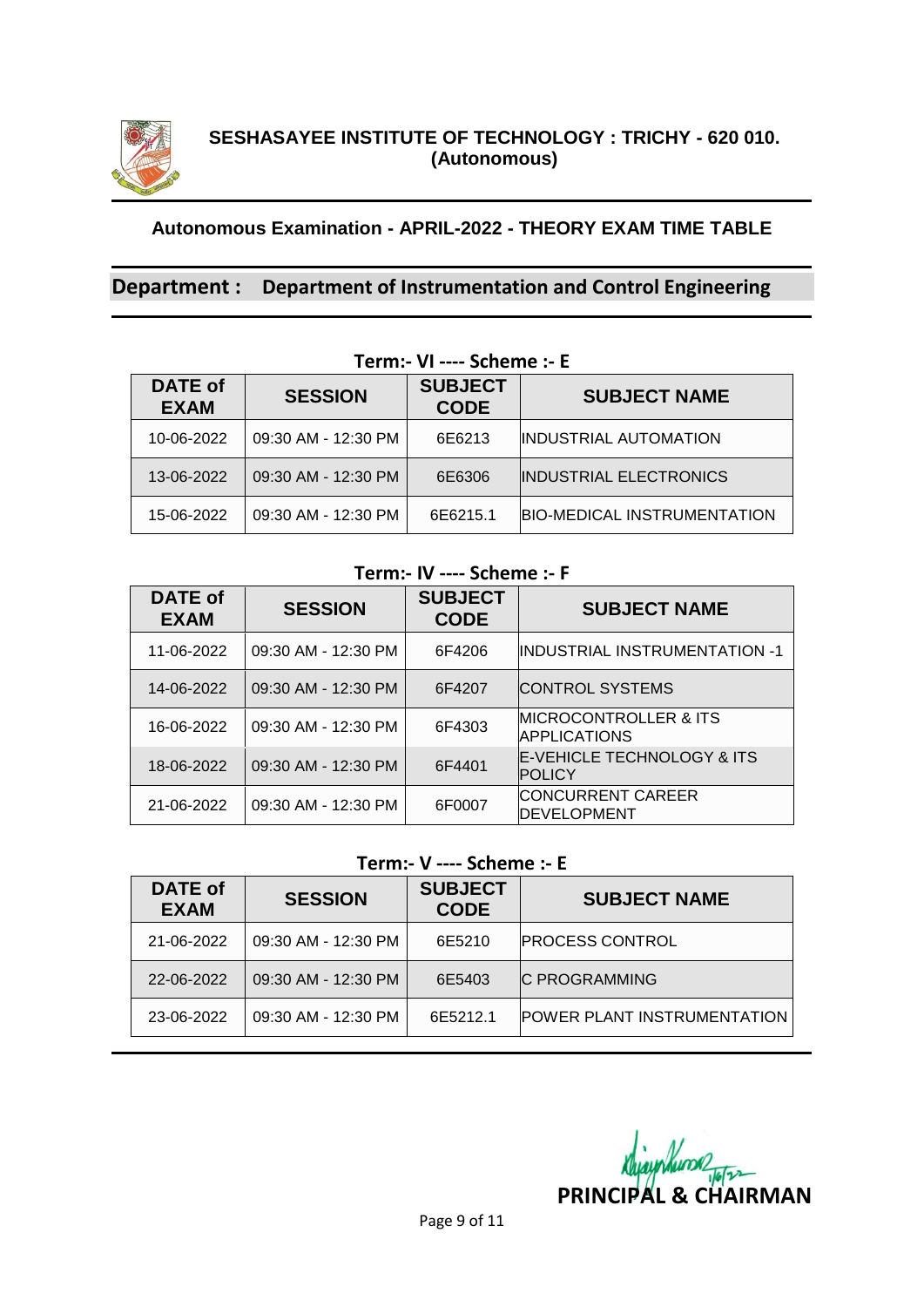| DATE of<br>EXAM | <b>SESSION</b>       | <b>SUBJECT</b><br><b>CODE</b> | <b>SUBJECT NAME</b>                                          |
|-----------------|----------------------|-------------------------------|--------------------------------------------------------------|
| 21-06-2022      | $02:15$ PM - 5:15 PM | 6F3201                        | <b>IELECTRONIC DEVICES &amp; ITS</b><br><b>IAPPLICATIONS</b> |

# **Term:- III ---- Scheme :- F**

**PRINCIPAL & CHAIRMAN**